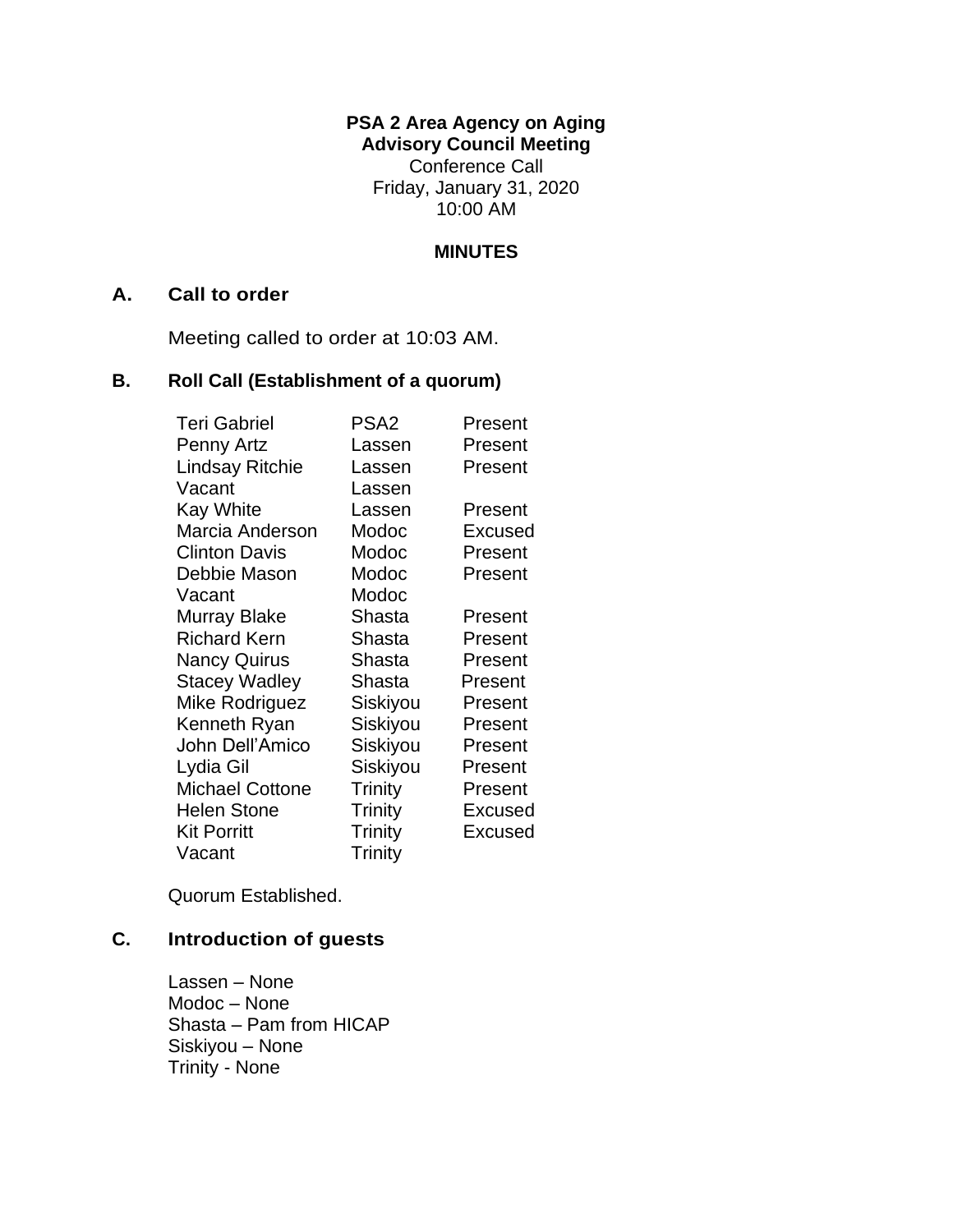### **D. Approval of Agenda**

M/ Kenneth Ryan S/ Mike Cottone Approved.

#### **E. Approval of Meeting Minutes (November 22, 2019)**

M/ Murray Blake S/ Mike Rodriguez A/ Penny Artz, Lydia Gill, Kay White Approved.

#### **F. Open Session / Announcements**

(Opportunity to hear comments from the community and for announcements)

Marcia – Social media outreach – PSA2 is now trained in the Small Business Development Center in Yreka. Will participate in the training webinars. Will start posting to Facebook. Teri – We had a conversation earlier this week about having Marcia update the PSA2 website. If more ADCO members are interested in participating, there are opportunities. Members can participate remotely.

John Dell'Amico – 5<sup>th</sup> Annual Senior & Veterans Fraud Prevention Fair – Shasta County District Attorney's Office, Tuesday, March 4<sup>th</sup> (See Handout).

#### **G. Reports:**

Chairman's Report – Clinton Davis

• Update on Advisory Council Activities

Hoping to get things rolling in the Spring.

• Advisory Council Membership Report

New ADCO Members Kay White and Lydia Gill. Openings in Modoc, Trinity, and Lassen.

#### TACC Report – Clinton Davis, Advisory Council Chairman

• Update on Recent TACC Activities

Next meeting at the end of February. C4A Capitol Day on 2/27/2020. Presenters coming from APS and other organizations. Hoping that new efforts will tie in with increased funding. There is an application for those who want to attend Capitol Day, although there are no funds available to pay for travel, so members who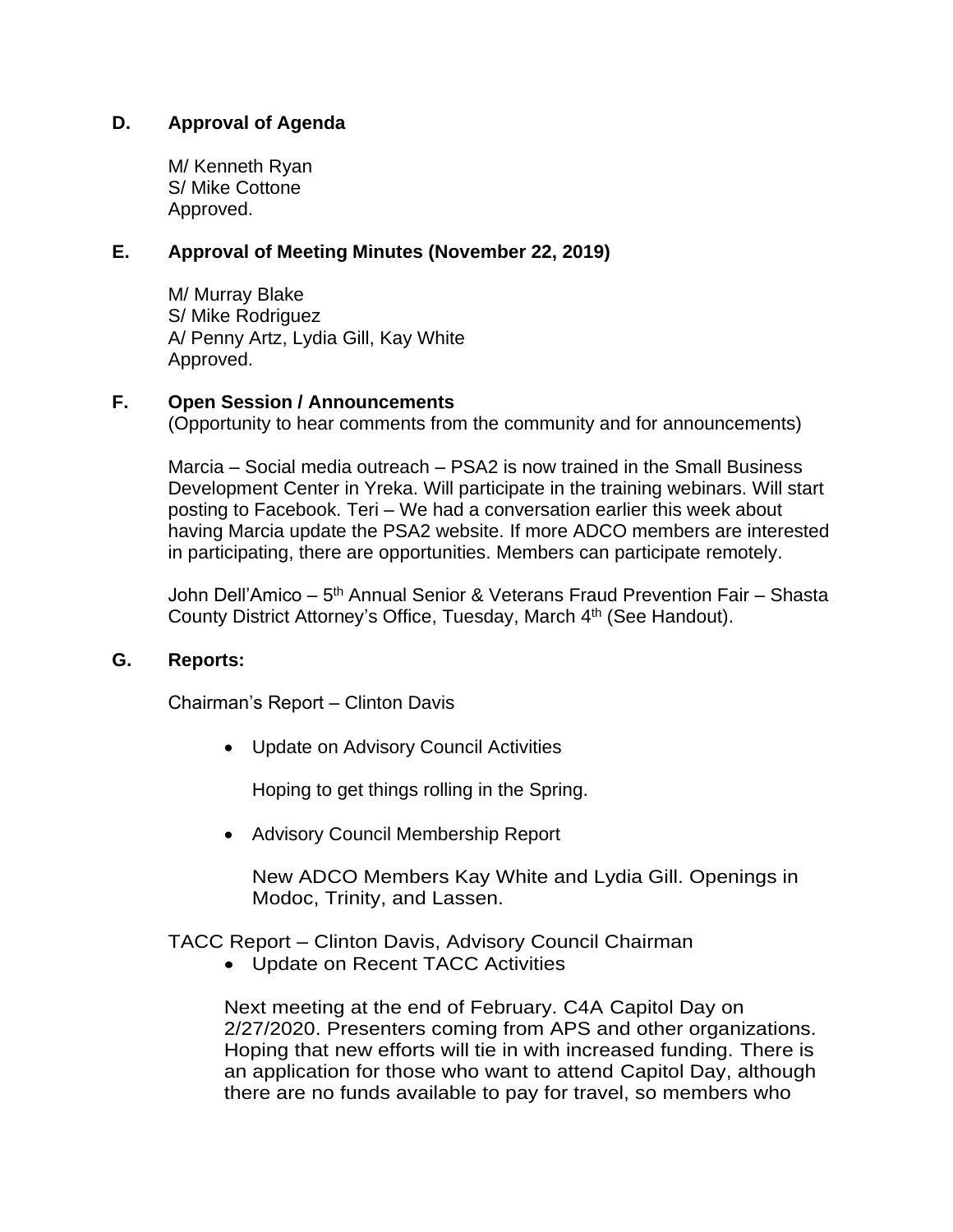want to attend will have to cover the cost. The TACC meeting is public and participation is encouraged.

CSL Report – Kenneth Ryan, Senior Senator and Helen Stone, Senior Assembly Woman

• Update on CSL Activities

May 11<sup>th</sup> Senior Rally Day in Sacramento - If you cannot make that date, please try to get to their regional offices. We need to show them that we are following them and that we care what they do. More information to come.

Nutrition Report – Nancy Quirus

• Update on CalFresh Healthy Living Program (formerly SNAP-Ed)

I was really concerned at the last in-person meeting in Burney. David Teeter from Lassen County shared information about problems with food bank distribution. I thought that it impacted services in Modoc. Clinton – distribution has actually improved in Modoc. I followed up with the agency he mentioned, FoodLink, and they assured me that emergency food packages are being distributed in Lassen and Modoc. Even though it sounded pretty dire, individuals are receiving temporary emergency food boxes on a monthly basis.

Clinton – Food Alliance of California is looking at possibly moving the food distribution to Red Bluff or Redding because the weather affects where its coming from now.

Penny – Juanita Williams at Salvation Army is going to take over the program.

Stacey – We are the designated food bank for Shasta County. We had a meeting a couple weeks ago with new management of the commodities program and they are aware of the issues in Lassen and Modoc. Commission is looking at how to streamline and make things more efficient, and addressing challenges of providing services in rural and very rural areas.

Nancy – I will have a more complete report at our next in-person meeting in March.

Mental Health Services Act (MHSA) Report

• Update on Each County's MHSA Services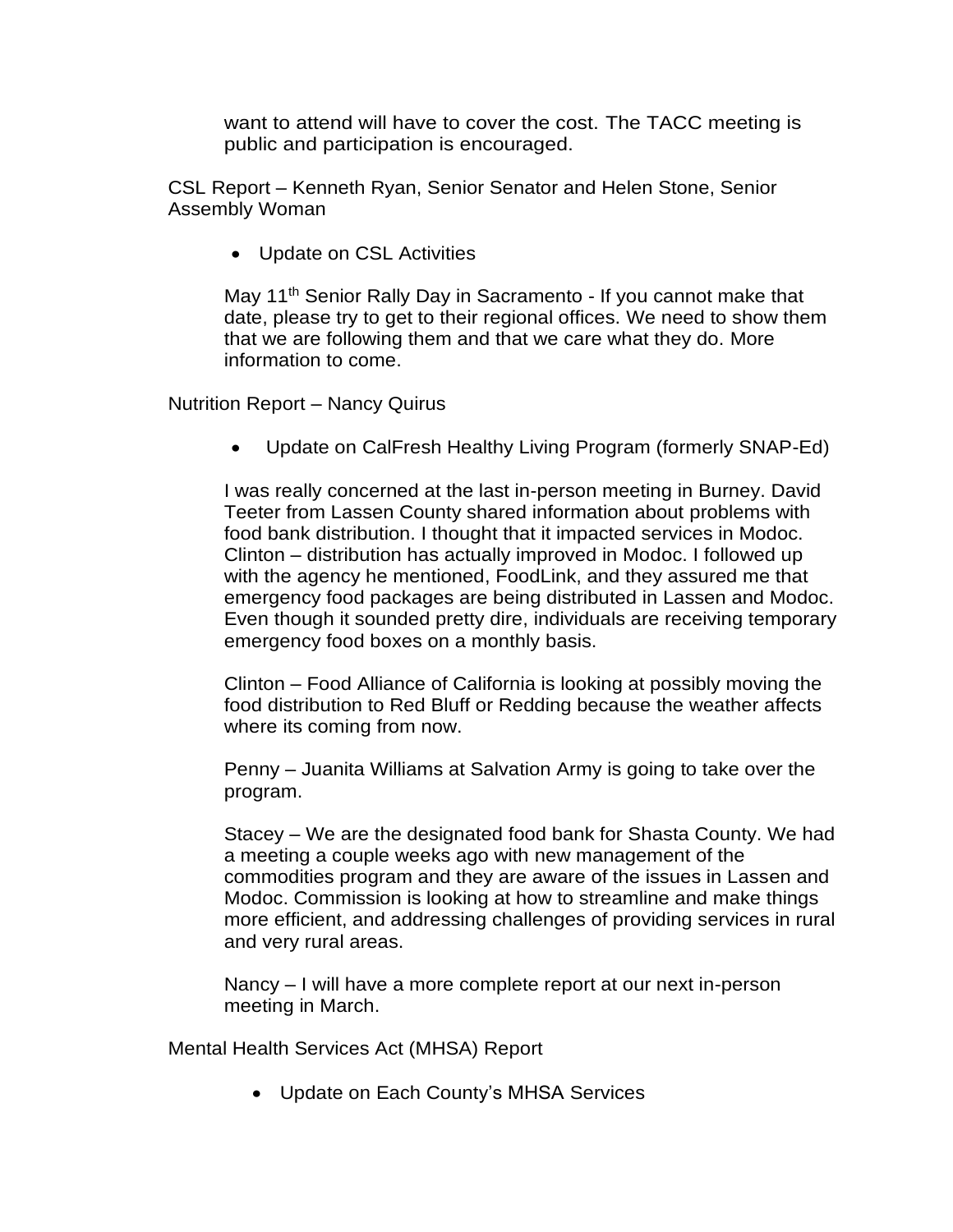Lassen – No update

Shasta – Murray attended the Health and Human Services Agency meeting on January 14th. The next one will include discussion of innovation programs. Prevention and Early Intervention. I am on the mailing list. Next meeting in early April or late March. Don't have a date yet.

Kenneth – Do we have the dates for upcoming health care fairs? Teri – Not yet. We only know when the announcements come out. Siskiyou – Senior Fair is 2<sup>nd</sup> Wednesday in May. Kenneth – Request a calendar of the upcoming events. Teri – These events are organized in the individual counties. Teri – I will put together a list of events we have participated in in the past that we can use to see what events might be coming up.

Teri – Overview on MHSA

Modoc – Public Hearing on January 23<sup>rd</sup>. Debbie – I sent a staff member to the meeting. The service seems to be focused primarily on younger adults. Mental health services are provided at the office, not at people's homes. Our County got a grant for homeless to help seniors who have lost their home.

Trinity – MHSA meeting coming up in February and March.

Ad Hoc Committee Reports:

• Update from PSA2 Outreach Committee

See Marcia's Report Above under F. Open Session / Announcements

I will be posting the senior nutrition menu for the Tule Lake Resource Center at the post office.

Teri - Fundraising efforts on hold – Still waiting on guidance from CDA.

#### **Director's Report– Teri Gabriel, Executive Director**

• Needs Assessment Survey Preliminary Outcome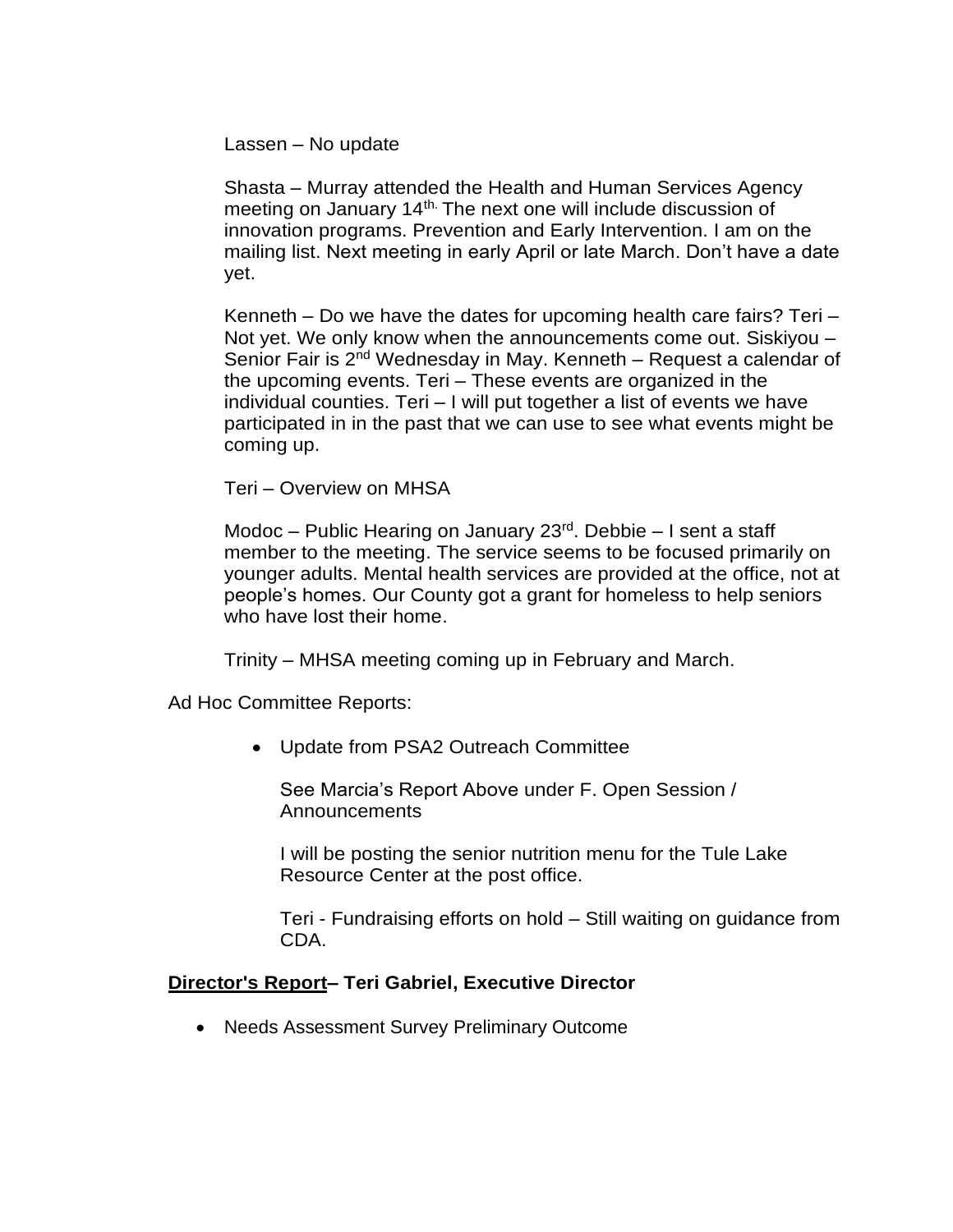Preliminary feedback – Transportation, homemaker and chore services, depression, isolation and loneliness. These will be rolled into the RFP process to decide which services are provided. More details to follow.

• Update on CalFresh Expansion Efforts

We will be signing a contract with California Department of Aging (CDA) for additional funding to get information out related to CalFresh and the ability for seniors to get CalFresh. We will be looking to get information out to seniors in outlying areas.

• Update on Fall Prevention Program Efforts

We will be signing a contract with California Department of Aging (CDA) to get funding for 18-month fall prevention program. This will allow AAAs to work with outside agencies such as public health, hospitals, fire departments to bring to the attention of these agencies those people who may not have access to services and resources (grab bars, etc.). We will have more guidance coming on how to manage this arrangement. We will be reaching out to organizations. This is state, not federally funded. Will be means-tested.

• Update on Ombudsman Program Expansion

Shasta – Conference room has been cleared out. We have hired more staff and we have more office space. We have two new ombudsman staff, one to cover Lassen and Modoc, and a Regional Coordinator II position to train with our current Program Manager, Tracy, who will be moving on. Increased funding has allowed us to make these transitions to provide staff with the space they need to work, and to cover more area and meet the requirements of the program. We are pleased to be able to do more in the communities with the Ombudsman program.

• Update on Nutrition Augmentation Funding to Service Providers

Not OAA funding, but is being rolled in with existing funding. Funding for nutrition services throughout the state. We have been reaching out to service providers to let them know about the increased funding, which is intended to expand existing services, either with increased meals, or expanding areas served. We will need to report the number of additional meals we are serving. Services Provider shave been informed of their new funding amounts.

• Update on Preparations for Area Plan Update FY 20/21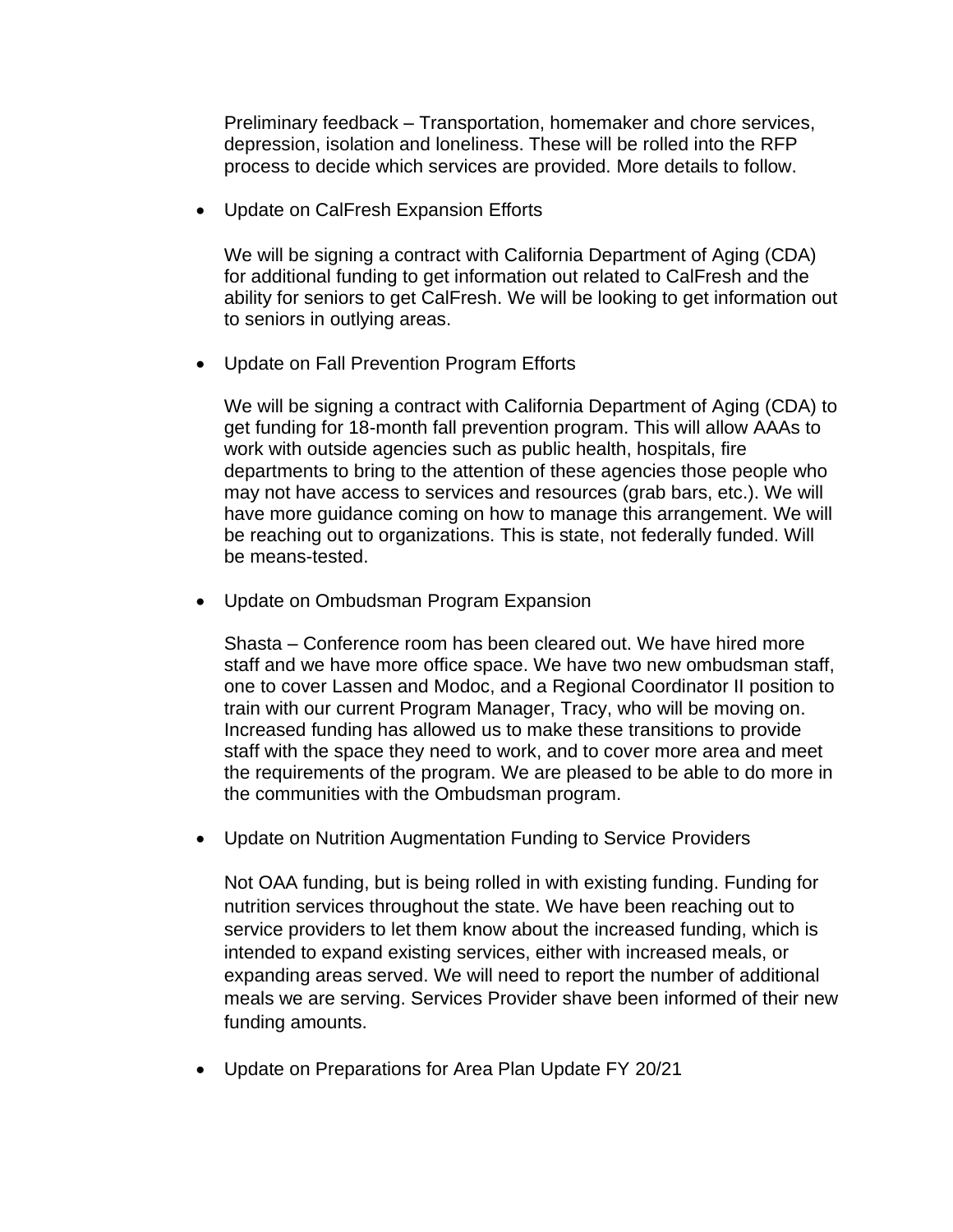New four-year cycle – We need to include any new items we will be working on. Staff attended a meeting in Sacramento with the U.S. Census Bureau to update our demographic data.

• Update on Request for Proposal Process – FYs 2020 – 2024 We have identified ADCO members Mike Rodriguez, Helen Stone, and Marcia Anderson for the RFP Committee.

• Other Agency Activity / Community Education Efforts

Senior & Veteran Fraud Prevention Fair (See Handout)

How to Get Help with Caregiving (Weaverville) (See Handout)

Understanding Alzheimer's and Dementia (Redding) (See Handout)

Friendship Line (Institute on Aging) (See Handout)

Golden Age Center is suspending services for February to come up with a plan. There is a lot of activity going on related to this. We are hopeful that GAC will be able to work through this.

Kenneth – Is anybody participating in activities related to the Master Plan for Aging? How are seniors able to provide input? Teri - The Master Plan on Aging is holding webinars on topics related to older adults. Teri will send out information on the webinars.

# **H. Discussion on FY19/20 Area Plan Update Goals & Objectives Activities**

Note: Please have FY 19/20 Area Plan Goals & Objectives Activity Available

Marcia – Carrying out HICAP activities in Tule Lake area has been a perfect opportunity to promote PSA2.

Murray – Met with Rotary. Only a few people know about PSA2 and what we do.

# **I. Discussion on FY 20/21 Area Goals & Objectives**

Time to think about what we would like to see happen in FY 2020-2021. If there are no changes, we move forward with our existing Goals and Objectives. ON the March agenda, we will approve the Goals & Objectives as they stand if there are no changes.

I would like to discuss the idea of adding housing to goals and Objectives. Study on homelessness showed that the homeless population over the age of 50 was 11%, increased to 37%, and is now 50%. Tends to happen to men more since